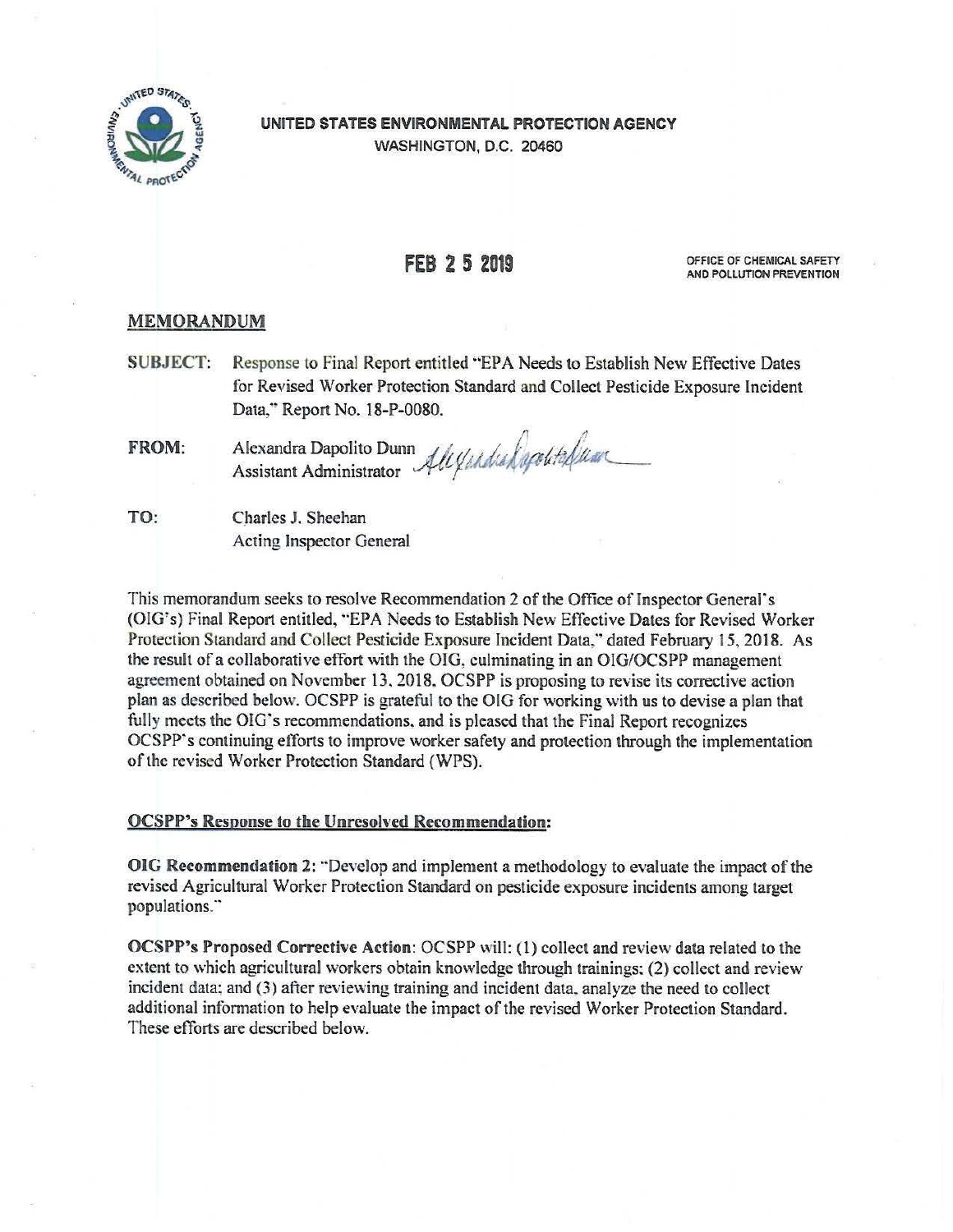### (1) Training Data

One of the more significant changes in the 2015 Worker Protection Standard is the requirement that agricultural workers receive enhanced training more frequently. Beginning on December 19. 2018. the WPS-enhanced pesticide safety content must be used to train agricultura] workers. As discussed in the record for the WPS rulemaking. OCSPP determined that frequent repetition of the enhanced training should reduce exposure incidents. As a potential indicator of the Final Rule·s impact and effect. OCSPP will collect and review the effect oftraining as described below.

OCSPP has a cooperative agreement with the Association of Fannworker Opportunity Programs (AFOP) to support a national pesticide safety training program for agricultural workers, their families. and the agricultural community on steps to reduce exposure to pesticides. The program focuses on steps agricultural workers can take to reduce exposure to pesticides. AFOP also has a grant from the Occupational Safety and Health Administration (OSHA) to conduct training on topics related to agricultural safety. AFOP conducts a pre- and post-training assessment for these training programs as a condition of the OSHA grant, and shares the pesticide safety training portion of the report with OCSPP. The training reports capture the pesticide safety steps learned by workers.

OCSPP will examine data from the training reports collected two years before and after the December 19, 2018, effective date of enhanced training, 2016 through 2020. This data should provide valuable information about the level of pesticide safety awareness among agricultural workers.

### (2) Incident Data

OCSPP will collect and review incident data from SENSOR and NPIC as described below.

OCSPP has an interagency agreement with the National Institutes of Occupational Safety and Health to support the Sentinel Event Notification System for Occupational Risk (SENSOR) Pesticides database. The data provides a snapshot into agricultural workers' exposure to pesticides by using pesticide illness case reports from 9 to 13 states.<sup>1</sup>

OCSPP has a cooperative agreement with Oregon State University to operate the National Pesticide Information Center (NPIC) that provides the public with objective, science-based information about pesticides and related topics. Also. the public voluntarily reports exposure incidents to the Center. NPIC provides the Certification and Worker Protection Branch with reports of agricultural workers' exposure to pesticides.

<sup>&</sup>lt;sup>1</sup> The number of states involved depends on the availability of annual funds committed by federal agencies and state participation and resources.